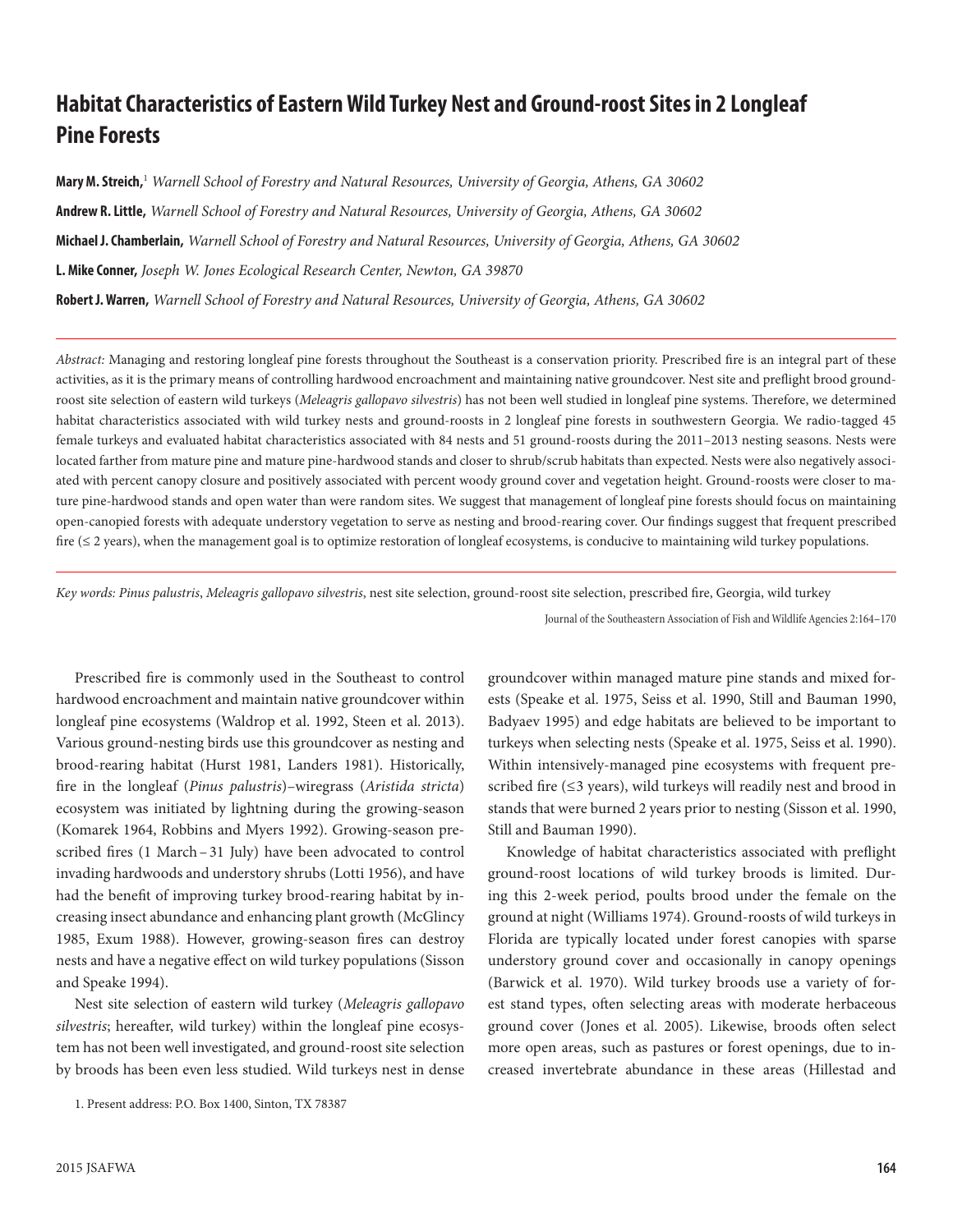Speake 1970, Hurst and Stringer 1975, Martin and McGinnes 1975).

Frequency of prescribed fire has been shown to influence brood habitat use, but whether broods that specifically are groundroosting are similarly influenced by prescribed fire regimes is unclear. Broods have been documented using mixed pine-hardwood stands burned on a 2–3-year rotation, mature bottomland hardwoods where upland pine stands were burned infrequently (Jones et al. 2005) and mature pine stands burned ≤3 years prior (Burk et al. 1990, Palmer 1990).

To address the effects of managing and restoring longleaf pine forests on wild turkey nest and brood-site habitat characteristics, our objectives were: (1) to evaluate the habitat characteristics associated to nest sites; and (2) to evaluate the habitat characteristics associated to brood-sites. We hypothesized that ground-roosts were more likely to occur closer to agriculture/food plot habitats because of a higher invertebrate abundance in these areas.

### **Study Area**

This research was conducted on two similar study sites in southwestern Georgia. The Joseph W. Jones Ecological Research Center at Ichauway (Jones Center) was an 11,735-ha area located in Baker County, Georgia. The Silver Lake Wildlife Management Area (Silver Lake WMA) was a 3,900-ha state-owned property in Decatur County, Georgia. Both sites were comprised mostly of longleaf-wiregrass stands amongst a diversity of other forest types, including longleaf pine, loblolly pine, slash pine, mixed pine and hardwood forests, hardwood forests, and lowland hardwood hammocks as well as many depressional wetlands and ponds. More specifically, the Jones Center was comprised of approximately 39% mature pine (>20 years old), 24% mixed-pine hardwood, 11% agriculture/food plot, 8% young pine (<20 years old), 7% hardwoods, 4% scrub-shrub, 3% wetland, 3% open water, and 1% urban/barren. Silver Lake WMA was comprised of approximately 56% mature pine (>20 years old), 22% young pine (<20 years old), 10% open water, 9% mature pine-hardwood, 1% shrub-scrub, 1% hardwood, and 1% urban/barren. Prescribed fire was the primary management tool on our study sites. Prescribed fires were conducted during the dormant and growing seasons (1 January–31 July) in a mosaic pattern across the sites with a burn interval of 1–3 years. Burn area sizes averaged approximately  $21.4$ ha (SE=0.8; range=0.0–240.6 ha) on the Jones Center and  $14.4$  ha (SE=0.6; range=0.7–88.3 ha) on Silver Lake WMA during the study.

## **Methods**

We captured female wild turkeys with rocket nets during December–March of 2011–2013 and June–August of 2011–2012. We fitted females with serially numbered, butt-end (left leg) and riveted (right leg) aluminum leg bands (National Band and Tag Co., Newport, Kentucky). We radio-marked females with 60-g mortality-sensitive VHF radio-transmitters (Sirtrack, Havelock North, New Zealand, and Telenax, Playa del Carmen, Mexico). All birds were released at the capture site immediately after processing, and all capture and handling protocols were approved by The University of Georgia Institutional Animal Care and Use Committee (Protocol #A2013 05-034-Y1-A0).

We used a hand-held, 3-element Yagi antenna and Wildlife Materials TRX 2000S receiver (Wildlife Materials, Murphysboro, Illinois) to locate radio-marked females ≥2 times per week from mid-July to mid-March and ≥1 time per day from mid-March to mid-July. We estimated turkey locations using triangulation and recorded their location in the field using a mobile phone fitted with Location of a Signal-SD software (Ecological Software Solutions, LLC) and a Bluetooth-Global Positioning System (GPS). We determined a female had initiated incubation when she was found in the same location for 3 consecutive days. After determining incubation initiation, we approached the nest to within 25m and recorded compass bearings towards the nest. After termination of incubation, we located the nest to determine nest fate, clutch size, and brood size, and we recorded its GPS location. If a nest could not be located, then we used the location where the recorded compass bearings crossed as the nest site. During the brood's flightless period (≤14 days post-hatch), we located ground-roost sites 30 minutes before dawn 3–4 times per brood-rearing female or until poult loss. We approached ground-roosts to within 15m and recorded 3–4 compass bearings in the direction of the female wild turkey. After brood departure, we located the ground-roost site and recorded its location using GPS.

To evaluate habitat characteristics associated with nest and ground-roost sites, we used a resource selection function approach (Manly et al. 2002), which required the generation of random locations within the study area boundary equal to number of nest and ground-roost site locations to assess non-random habitat selection. We used a random point generator in ArcGIS 10.0 to generate an equal number of random points within the study area boundary similar to a Design II analysis (Johnson 1980). Habitat selection was analyzed as a binomial response variable (1 = nest or groundroost site; 0=random location), which yields values proportional to the probability of use of a resource unit (Boyce et al. 2002). We measured microhabitat variables associated with nests, groundroosts, and random sites for the 2011–2013 nesting seasons to investigate nest and ground-roost site selection at the microhabitat level. We used a Robel pole (Robel et al. 1970) to measure the minimum (VOmin), average (VOavg), and maximum (VOmax)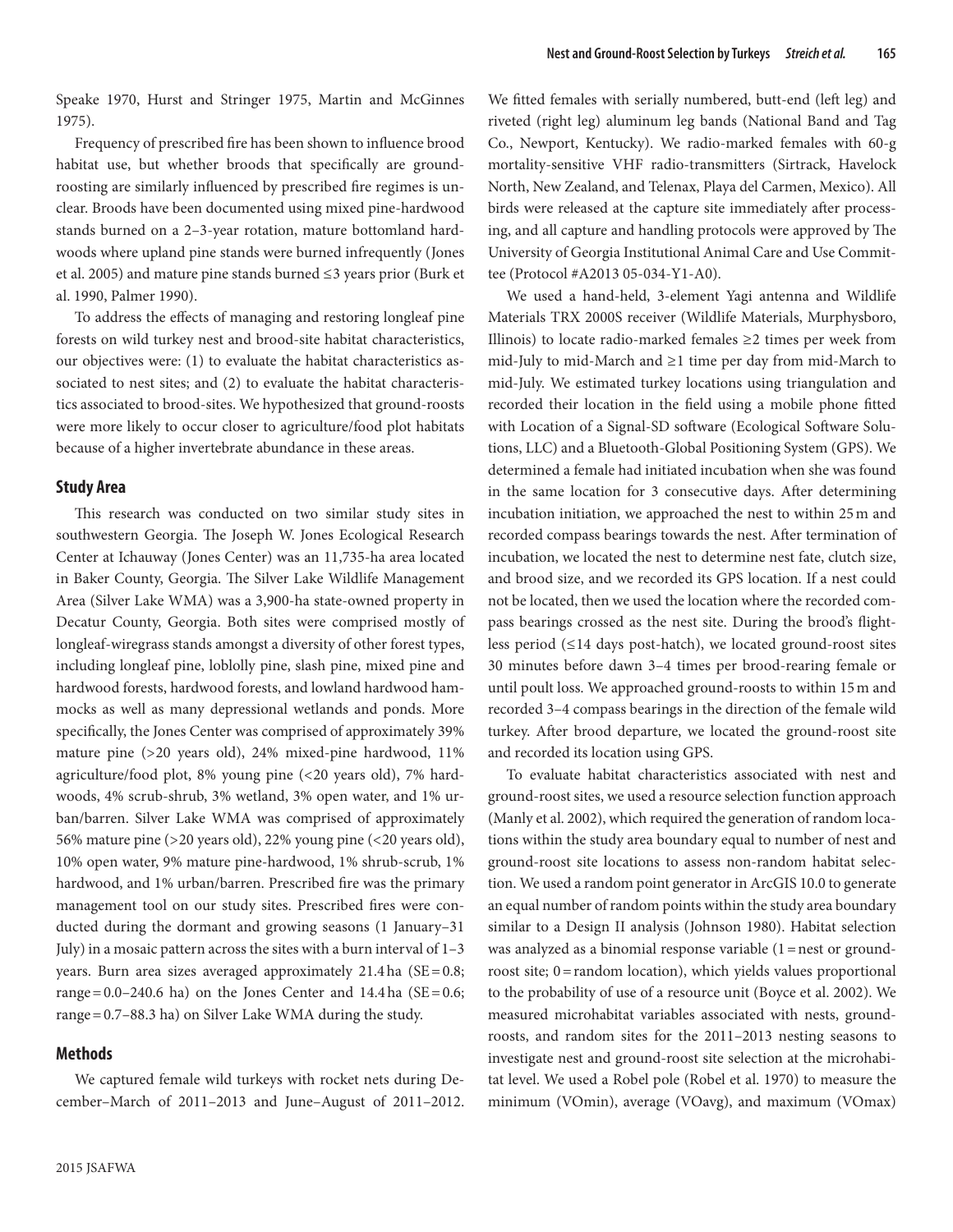vegetation height (cm) of understory vegetation at each site. The Robel pole readings were recorded from a distance of 15m in each cardinal direction from the site center at 1m in height. We used a spherical densiometer (Lemmon 1956) to measure percent canopy closure (CC) and a 1-m2 Daubenmire frame (Daubenmire 1959) to measure percent ground cover at the site center and at a distance of 15m in each cardinal direction. Ground cover was partitioned into seven cover types: bare ground, debris, fern, forb, grass, vine, and woody. Microhabitat vegetation sampling at ground-roost sites did not occur during the 2013 monitoring season.

We used ArcGIS 10.0 (Environmental Systems Research Institute Inc., Redlands, California) to measure how various habitat variables at the landscape-level influenced nest and ground-roost site selection. We partitioned habitat types into mature pine (>20 years old; MP), young pine (<20 years old; YP), mature pine-hardwood (MPH), hardwood (H), shrub/scrub (SS), forested/herbaceous wetlands (WD), agriculture/food plot (AG), water (W), and urban (U). We assumed, given structural similarities of mature pine (>20 years old) and young pine (<20 years old), that females perceived these habitat classes similarly within the class. Likewise, frequent fire return intervals implemented on both study sites create relatively homogenous understory conditions in the mature pine and young pine classes. We calculated the linear distance (m) from each nest, ground-roost, and random location to each habitat type, transition from forest to opening (edge), and road. The linear distance to the habitat type that the nest, ground-roost, or random site was located within was 0 meters. Distance-based metrics are advantageous because they are not restricted to linear or point habitat features, require no explicit error handling, and permit extraction of more information than classification-based analyses such as compositional analysis (Conner et al. 2003). Likewise, biotic and abiotic processes operate and interact at multiple spatial scales on the landscape (Turner 1989); therefore, choosing the correct scale(s) of selection can be fairly arbitrary. For these reasons, we chose a distance-based approach to address habitat selection for nests and brood-sites. Lastly, we determined the time-since-fire in years  $(0, 1, 2, \ge 3)$  for each habitat where a nest, ground-roost, or random site occurred.

To reduce the number of variables used in modeling, we used univariate statistics (*t*-tests, for unequal variances) to first identify significant (*P*<0.1) variables (Johnson 1981, Rexstad et al. 1988). We further reduced the number of variables by eliminating highly correlated (|*r*|>0.7) variables (Brennan et al. 1986). We used logistic regression analysis to predict selection of nest and ground-roost sites relative to habitat variables and time-since-fire using the GLM procedure (R Core Team 2013). We also used a logistic regression analysis to develop models to predict wheth-

er nest site and ground-roost site selection were associated with microhabitat variables. We developed 11 models to describe nest site selection at the landscape-level and 7 models to describe nest site selection at the microhabitat level. We developed 6 models to describe ground-roost site selection at the landscape-level. No models were developed to describe ground-roost site selection at the microhabitat level as our analysis failed to identify any important predictor variables. We used the second-order Akaike's Information Criteria (AIC<sub>c</sub>) to determine the weight of evidence in support of those models (Burnham and Anderson 2002). Adjusted Akaike weights (w*<sup>i</sup>* ) for each model were calculated as an estimate of the probability of a model being the most predictive model of the model set. We then used model-averaging to calculate parameter estimates, unconditional standard errors, and variable weights of the top-performing models within 4  $\mathrm{AIC}_c$  based on their adjustedAkaike weights (w*<sup>i</sup>* ) (Burnham and Anderson 2002). For easier interpretation, scaled odds ratios and their associated 95% confidence intervals were calculated for all model-averaged parameter estimates using scalers that were believed to be biologically relevant (Hosmer and Lemeshow 1989). We only considered parameter estimates with 95% confidence intervals that excluded zero to be informative (Miller and Conner 2007).

#### **Results**

We monitored 84 nests during the 2011–2013 nesting seasons, 79 were associated with 45 radio-marked wild turkeys and 5 were found opportunistically by staff on the study sites. Of all nests, 7 (8%) were exposed to growing-season prescribed fire and of those only 2 (29%) were successful. We located nests in mature pine (*n*=31; 37%), agriculture (*n*=17; 20%), hardwood (*n*=10; 12%), mature pine-hardwood (*n*=10; 12%), shrub/scrub (*n*=9; 11%), young pine  $(n=3, 4\%)$ , urban  $(n=3, 4\%)$ , and wetland habitats (*n*=1, 1%). Our study sites were dominated by mature pine and mature-pine hardwood stands, but most (51%) nests were located in other habitat types. We excluded one outlier nest from 2011 (distance to nearest mature pine was >800m or nearly two times greater than the next farthest nest); therefore, we developed our predictive models of nest selection at the landscape-level based on 83 nests. We found that the global model was the most parsimonious model ( $w_i$ =0.37; Table 1) but was similar to the MP+YP+MPH+SS model (w*i*=0.33). Model-averaged parameter estimates suggested that distances from mature pine, mature pinehardwood, and shrub/scrub habitats were important predictors (Table 2), with nests being farther from mature pine and mature pine-hardwood stands and closer to shrub/scrub stands than random locations (Figure 1). Scaled odds ratios suggested that nests were 1.38 times more likely to occur for every 50m farther from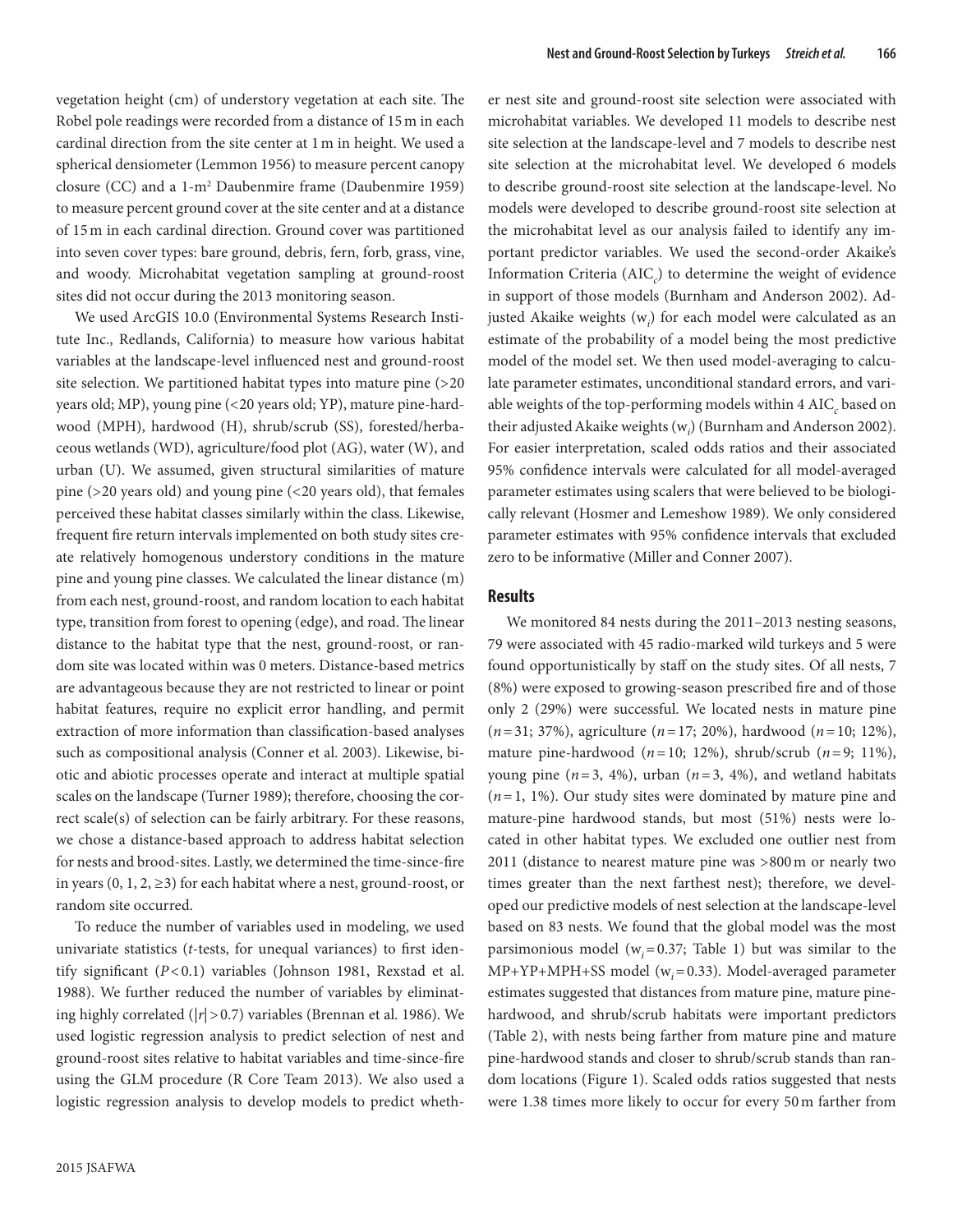|                                                 |                |                             |               | Adjusted <sup>e</sup><br>W, |  |
|-------------------------------------------------|----------------|-----------------------------|---------------|-----------------------------|--|
| Model <sup>a</sup>                              | K <sub>p</sub> | AIC $\epsilon$ <sup>C</sup> | <b>AAICcd</b> |                             |  |
| Landcover (MP + $YP$ + MPH + SS + W)            | 6              | 204.52                      | 0.00          | 0.37                        |  |
| Landcover2 ( $MP + MPH + SS + YP$ )             |                | 204.80                      | 0.27          | 0.33                        |  |
| Landcover3 ( $MP + MPH + SS$ )                  | 4              | 206.09                      | 1.57          | 0.17                        |  |
| Global (Edge + $MP$ + $YP$ + $MPH$ + $SS + W$ ) |                | 206.64                      | 2.11          | 0.13                        |  |

a. Landscape-level variables within models include distances to mature pine (MP), young pine (YP), mature pine-hardwood (MPH), shrub/scrub (SS), water (W), and edge (Edge)

b. Number of variables (*K*).

c. Second-order Akaike's Information Criterion (AIC*c*)

d. Distance from the second-order Akaike's Information Criterion (∆AIC*c*)

e. Adjusted model weights of top-performing models within AIC*c* < 4.0 of the best model

**Table 2.** Model-averaged parameter estimates of landscape-level parameters from top-performing models used to predict nest site selection of female wild turkeys in southwestern Georgia, 2011– 2013.

| <b>Parameter</b> <sup>a</sup> | <b>Estimate</b> | <b>SE</b> b | Variable<br>weight | Scaler <sup>c</sup> | <b>Scaled</b><br>odds ratio | <b>Scaled</b><br>lower 95%<br>odds ratio | <b>Scaled</b><br>upper 95%<br>odds ratio |
|-------------------------------|-----------------|-------------|--------------------|---------------------|-----------------------------|------------------------------------------|------------------------------------------|
| <b>MP</b>                     | 0.006           | 0.002       | 1.000              | 50.0                | 1.384                       | 1.104                                    | 1.734                                    |
| <b>MPH</b>                    | 0.001           | 0.001       | 1.000              | 50.0                | 1.054                       | 1.003                                    | 1.108                                    |
| SS                            | $-0.005$        | 0.001       | 1.000              | 50.0                | 0.787                       | 0.690                                    | 0.897                                    |
| W                             | $-0.001$        | 0.000       | 0.830              |                     |                             |                                          |                                          |
| YP                            | 0.001           | 0.001       | 0.500              |                     |                             |                                          |                                          |
| Edge                          | $-0.001$        | 0.002       | 0.130              |                     |                             |                                          |                                          |

a. Landscape-level parameters include distances to mature pine (MP), mature pine-hardwood (MPH), shrub/scrub (SS), water (W), young pine (YP), and edge (Edge)

b. Standard error (SE) of the estimate.

c. Biologically relevant scaler in meters (m).

**Table 3.** Top performing microhabitat-level models associated with nest site selection of female wild turkeys in southwestern Georgia, 2011–2013.

| Model <sup>a</sup>                              | <b>K</b> <sub>p</sub> | AICC <sup>C</sup> | ΔAIC <sub>c</sub> <sup>d</sup> | Adjusted <sup>e</sup><br>$W_{i}$ |
|-------------------------------------------------|-----------------------|-------------------|--------------------------------|----------------------------------|
| Global (Debris + Woody + $CC + V0$ max + V0min) | b                     | 100.14            | 0.00                           | 0.94                             |
| <b>VOmin</b>                                    |                       | 105.70            | 5.56                           | 0.06                             |

a. Microhabitat variables within models include % debris (Debris), % woody (Woody), % canopy closure (CC), maximum vegetation height (VOmax), and minimum vegetation height (VOmin).

b. Number of variables (*K*)

c. Second-order Akaike's Information Criterion (AIC*c*)

d. Distance from the second-order Akaike's Information Criterion (∆AIC*c*)

e. Adjusted model weights of top-performing models within AIC*c* < 4.0 of the best model

**Table 4.** Model-averaged parameter estimates of microhabitat parameters from top-performing models used to predict nest site selection of female wild turkeys in southwestern Georgia, 2011–2013.

| <b>Parameter</b> <sup>a</sup> | <b>Estimate</b> | <b>SE</b> <sup>b</sup> | Variable<br>weight | Scaler            | <b>Scaled</b><br>odds ratio | <b>Scaled</b><br>lower 95%<br>odds ratio | <b>Scaled</b><br>upper 95%<br>odds ratio |
|-------------------------------|-----------------|------------------------|--------------------|-------------------|-----------------------------|------------------------------------------|------------------------------------------|
| <b>VOmin</b>                  | 0.361           | 0.109                  | 1.000              | 10.0 <sup>c</sup> | 36.855                      | 4.363                                    | 311.330                                  |
| CC                            | $-0.022$        | 0.010                  | 0.940              | 5.0 <sup>d</sup>  | 0.895                       | 0.810                                    | 0.988                                    |
| Debris                        | 0.010           | 0.017                  | 0.940              |                   |                             |                                          |                                          |
| <b>VOmax</b>                  | 0.197           | 0.132                  | 0.940              |                   |                             |                                          |                                          |
| Woody                         | 0.051           | 0.026                  | 0.940              | 5.0 <sup>d</sup>  | 1.292                       | 1.005                                    | 1.661                                    |

a. Microhabitat parameters include minimum vegetation height (VOmin), maximum vegetation height (VOmax), % canopy closure (CC), % debris (Debris), and % woody (Woody).

b. Standard error (SE) of the estimate

c. Biologically relevant scaler in centimeters (cm)

d. Biologically relevant scaler in percent (%)



**Figure 1.** Mean and standard error of important landscape-level parameters (distance to mature in the state of the state of the state of the state of the state of the state of the state of the state of the state of the st pine and shrub/scrub habitats) used to predict nest site selection of wild turkeys in southwestern Georgia, 2011–2013.

mature pine stands and 1.05 times more likely to occur for every 50 m farther from mature pine-hardwood stands. For every 50 m farther away from shrub/scrub habitats, nests were 1.27 times less likely to occur (Table 2). **Distance 
 to 
 Landcover 
 Type 
 (m)** 

We used 52 nests to develop 7 predictive models of nest selection relative to vegetative characteristics. We found that the global model was the most parsimonious model  $(w<sub>i</sub>=0.94; Table 3)$ , followed by the VOmin model (w*i*=0.06). Percent canopy closure, minimum vegetation height, and percent woody ground cover were important predictors of nest site selection (Table 4), with nest sites having less canopy closure and greater minimum vegetation height and percent woody vegetation. Scaled odds ratios suggested that nests were 36.9 times more likely to occur for every 10 cm increase in minimum vegetation height and 1.29 times more likely to occur for every 5% increase in woody ground cover. For every 5% increase in canopy cover, nests were 1.12 times less likely to occur (Table 4). The average percent canopy closure at nest sites was 54% compared to random locations (65%), the average minimum vegetation height was 85 cm compared to random locations (39 cm), and the average percent woody ground cover was 24% compared to random locations (12%). 200 

We monitored 34 broods and 11 (32%) survived the flightless period. Of the 11 surviving broods, 7 (64%) survived to 4 weeks. Only 1 (3%) brood was lost to a growing-season fire that occurred immediately post-hatch. We located ground-roosts in mature pine (*n*=15; 29%), mature pine-hardwood (*n*=10; 20%), hardwood (*n*=8; 16%), agricultural (*n*=7; 14%), shrub/scrub (*n*=5; 10%), young pine  $(n=4; 8\%)$  and wetland habitats  $(n=2; 4\%)$ . We used 51 groundroosts to develop predictive models of ground-roost selection at the landscape-level. We found that the MPH+W model was the most parsimonious model of the set ( $w_i$ =0.75; Table 5) and it was three times better than the second best model  $H+MPH+W$  ( $w_i=0.25$ ). Model-averaged parameter estimates suggested that distances from mature pine-hardwood and water were important predictors (Table 6), with ground-roosts being closer to mature pine-hardwood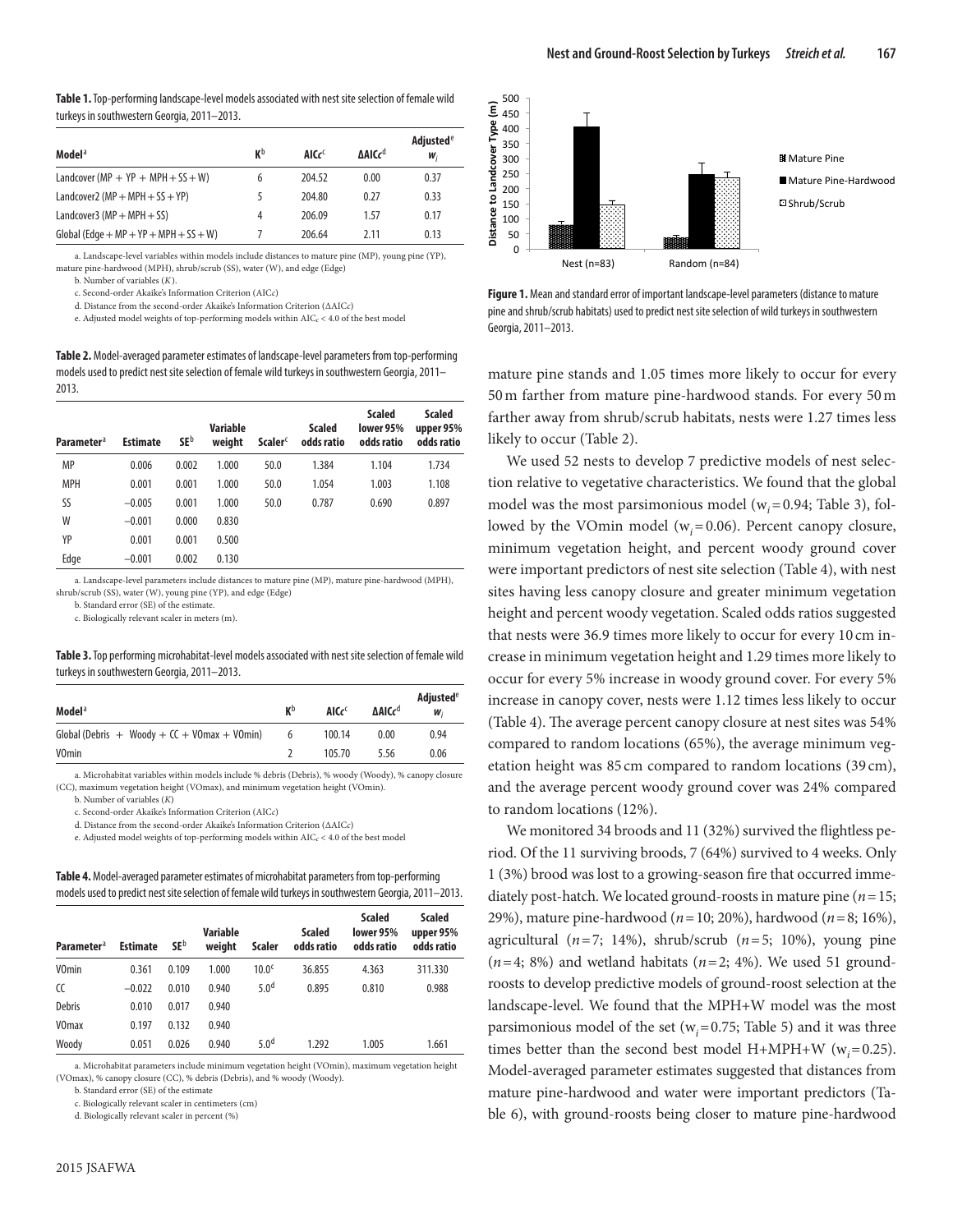| <b>Table 5.</b> Top-performing landscape-level models associated with ground-roost site selection of | $(1)$ guit $1)$ |
|------------------------------------------------------------------------------------------------------|-----------------|
| female wild turkeys in southwestern Georgia, 2011-2013.                                              | At the mi       |

| Model <sup>a</sup>     | K <sub>p</sub> | AICc <sup>C</sup> | ΔAIC <sub>c</sub> <sup>d</sup> | Adjusted <sup>e</sup> $w_i$ | woody gro    |
|------------------------|----------------|-------------------|--------------------------------|-----------------------------|--------------|
| $MPH+W$                |                | 127.99            | 0.00                           | 0.75                        | sites at 189 |
| $Global (H + MPH + W)$ |                | 130.14            | 2.16                           | 0.25                        | tation heig  |

a. Landscape-level variables within models include distances to hardwood (H), mature pine-hardwood 57 cm (SD (MPH), and water (W).  $\lim_{k \to \infty} \lim_{k \to \infty} \lim_{k \to \infty} \lim_{k \to \infty} \lim_{k \to \infty} \lim_{k \to \infty} \lim_{k \to \infty} \lim_{k \to \infty} \lim_{k \to \infty} \lim_{k \to \infty} \lim_{k \to \infty} \lim_{k \to \infty} \lim_{k \to \infty} \lim_{k \to \infty} \lim_{k \to \infty} \lim_{k \to \infty} \lim_{k \to \infty} \lim_{k \to \infty} \lim_{k \to \infty} \lim_{k \to \infty} \lim_{k \to \infty} \lim_{k \to \infty}$ 

c. Second-order Akaike's Information Criterion (AIC*c*)

d. Distance from the second-order Akaike's Information Criterion (∆AIC*c*) e. Adjusted model weights of top-performing models within AIC*c* <4.0 of the best model

**Table 6.** Model-averaged parameter estimates of landscape-level parameters from top-performing models used to predict ground-roost site selection of female wild turkeys in southwestern Georgia, 500 
 2011–2013.

| $2011 - 2013$ .               |                 |             |                           |                     |                             |                                          |                                   |
|-------------------------------|-----------------|-------------|---------------------------|---------------------|-----------------------------|------------------------------------------|-----------------------------------|
| <b>Parameter</b> <sup>a</sup> | <b>Estimate</b> | <b>SE</b> b | <b>Variable</b><br>weiaht | Scaler <sup>c</sup> | <b>Scaled</b><br>odds ratio | <b>Scaled</b><br>lower 95%<br>odds ratio | Scaled<br>upper 95%<br>odds ratio |
| <b>MPH</b>                    | $-0.002$        | 0.001       | 1.000                     | 50.0                | 0.902                       | 0.844                                    | 0.965                             |
| W                             | $-0.001$        | 0.000       | 1.000                     | 50.0                | 0.930                       | 0.889                                    | 0.973                             |
| H                             | 0.000           | 0.001       | 0.250                     |                     |                             |                                          |                                   |

a. Landscape-level parameters include distances to mature pine-hardwood (MPH), water (W), and 0 
 hardwood (H). wood (H).<br>b. Standard error (SE) of the estimate

c. Biologically relevant scaler in meters (m)



**Figure 2.** Mean and standard error of important landscape-level parameters (distance to mature pine-hardwood and water) used to predict ground-roost site selection of wild turkeys in southwestern Georgia, 2011–2013.

stands and water than random locations (Figure 2). Scaled odds ratios suggested that ground-roosts were 1.11 times less likely to occur for every 50m farther from mature pine-hardwood stands and 1.07 times less likely to occur for every 50m farther from water (Table 6).

We used 31 ground-roosts to investigate ground-roost selection relative to vegetative characteristics. No microhabitat variables were important in ground-roost site selection of wild turkeys. Overall, we identified 6 important predictor variables for nest site selection and 2 for ground-roost site selection, with a total of 7 variables combined (percent canopy closure, percent woody ground cover, minimum vegetation height, and distances to: mature pine, mature pine hardwood, shrub/scrub, and water). Comparatively, nests were more likely to occur farther from mature pine hardwood stands

(Figure 1) than ground-roost sites at the landscape-level (Figure 2). At the microhabitat level, nest sites were associated with a greater woody ground cover at 24% (SD=14.8) compared to ground-roost sites at  $18\%$  (SD = 12.3); and nest sites had a greater minimum vegetation height of  $85 \text{ cm}$  (SD = 30.6) compared to ground-roost sites at 57cm (SD=25.4). Distances to mature pine and water, and percent canopy closure were similar between nest and ground-roost sites.

#### **Discussion**

We found that nest sites were positively associated with greater minimum vegetation height. Ground-level vegetation cover is an important factor in nest site selection of wild turkeys (Still and Bauman 1990, Chamberlain and Leopold 1998), and concealment from predators may be a driving factor influencing selection of nest sites (Lehman et al. 2008). Nests were negatively associated with greater canopy closure, presumably because increased sunlight promoted greater groundcover. This negative association with canopy closure could also be indicative of a number of the nests being located near field edges or within food plots on our study sites.

We also found that nests were positively associated with a greater percent woody cover. Similarly, other studies have shown that wild turkeys select nest sites with greater understory vegetation density and woody stem density relative to random sites (Speake et al. 1975, Healy 1981, Badyaev 1995, Byrne and Chamberlain 2013). Compared to ground-roosts, minimum vegetation height and percent woody ground cover were greater at nests, which may be related to the greater risk of predation during the long incubation period and hence, the need for security cover (Lehman et al. 2008, 2010).

Nests were more likely to occur farther from mature pines and mature-pine hardwood stands and closer to shrub/scrub stands than random locations. Habitat management, along with prescribed burning regimes, on our study sites created a mosaic of food plots and openings within the forested stands dominated by early successional plant communities. Therefore, nesting wild turkeys were likely sampling for open areas outside of mature pine and mature pine-hardwood stands which would allow more sunlight and thus greater understory vegetation and woody stem densities. These open areas, such as shrub/scrub stands and food plots, are important to broods for foraging and cover (Hillestad and Speake 1970, Hurst and Stringer 1975, Martin and McGinnes 1975, Sisson et al. 1991).

We found that ground-roosts were more likely to be closer to mature pine-hardwood stands and water relative to random locations. Mature-pine hardwood stands on both sites were typically found near or within riparian areas because prescribed fire and mechanical removal of hardwoods from the upland longleaf pine stands reduced hardwood composition in uplands. Brooding wild turkeys preferred hardwood-dominated stands; these habitats and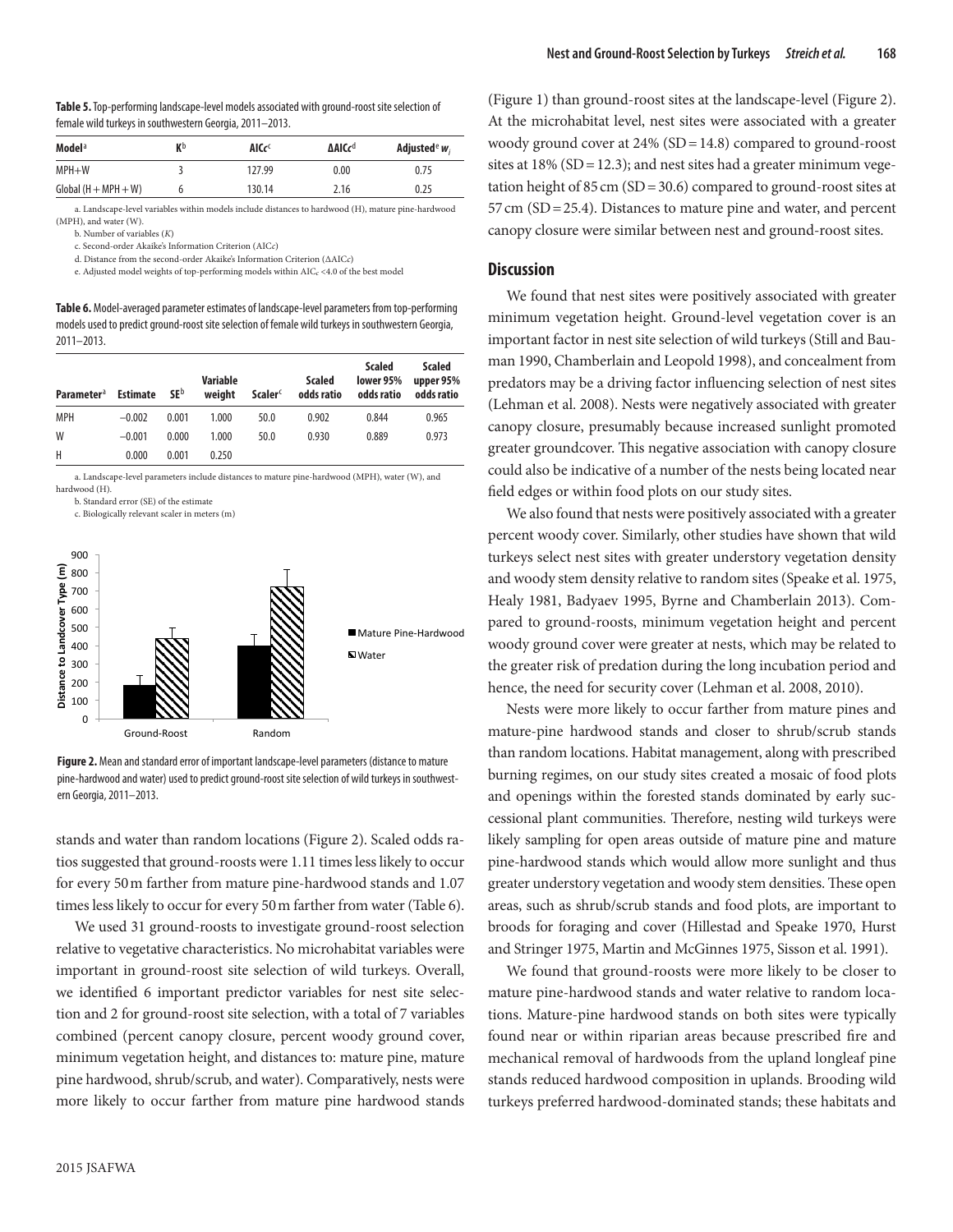the riparian areas associated with them should be maintained to provide wild turkey roosting areas (Miller et al. 1999, Chamberlain et al. 2000). Once poults are able to fly, broods begin to roost in tress (Spears et al. 2007). Wild turkeys may be selecting for mature pine-hardwood stands and riparian areas during ground-roosting for their proximity to suitable roost trees. Roost site proximity to water has been shown to be important to wild turkeys (Wheeler 1948). On our sites, riparian areas provided access to hardwood trees with layered horizontal branching, which are selected by roosting wild turkeys (Kilpatrick et al. 1988).

#### **Management Implications**

Although we noted differences in habitat characteristics associated with nest and ground-roosts of wild turkeys, our findings suggest that managers could target efforts directed at ensuring availability of both required habitats in longleaf pine systems. We found that prescribed fire had no impact on wild turkey nest and groundroost site selection, which is likely a result of frequently prescribed fires creating relatively homogenous understory conditions on our study areas. Therefore, longleaf pine management with small scale (12–22 ha) and frequent fire-return intervals ( $\leq$ 2 years) should be compatible with management efforts focused on providing wild turkey nest and ground-roost habitats while maintaining wildlife and plant diversity. This is supported by the relatively high nest success (48%) observed on our study sites (Williams 2012). We suggest that land managers who wish to create or conserve nest cover for wild turkeys within longleaf pine ecosystems focus on maintaining a mosaic of open areas within and around mature pine stands. The open canopy areas will allow for herbaceous understory growth and woody stem growth facilitating nest concealment. Land managers should carefully consider hardwood removal from longleaf pine ecosystems, as these habitats are important for wild turkey females and broods. Managers should maintain hardwood stands, particularly in riparian areas, to allow ground-roost site locations to be near tree-roosting locations used later in the summer, and throughout the remainder of the year.

## **Acknowledgments**

We appreciate funding provided by the Georgia Wildlife Resources Division through the Wildlife Restoration Program (Grant No. W75) and the Joseph W. Jones Ecological Research Center at Ichauway. We thank the staff of these organizations for their technical assistance with this project, and C. Perez, D. Colbert, and D. Ruttinger for their assistance with data collection.

#### **Literature Cited**

Badyaev, A. V. 1995. Nesting habitat and nesting success of eastern wild turkeys in the Arkansas Ozark Highlands. The Condor 97:221–232.

- Barwick, L. H., D. H. Austin, and L. E. Williams. 1970. Roosting of young turkey broods during summer in Florida. Proceedings of the Annual Conference of the Southeastern Association of Game and Fish Commissioners 24:231–243.
- Boyce, M. S., P. R. Vernier, S. E. Nielsen, and F. K. A. Schmiegelow. 2002. Evaluating resource selection functions. Ecological Modelling. 157:281–300.
- Brennan, L. A., W. M. Block, and R. J. Gutierrez. 1986. The use of multivariate statistics for developing habitat suitability index models. Pages 177–182 *in* J. Verner, M. L. Morrison, and C. J. Ralph, editors. Wildlife 2000: modeling habitat relationships of terrestrial vertebrates. University of Wisconsin Press, Madison.
- Burk, J. D., D. R. Smith, G. A. Hurst, B. D. Leopold, and M. M. Melchiors. 1990. Wild turkey use of loblolly pine plantations for nesting and brood rearing. Proceedings of the Annual Conference of the Southeastern Association of Fish and Wildlife Agencies 44:163–170.
- Burnham, K. P. and D. R. Anderson. 2002. Model selection and multimodel inference: a practical information-theoretic approach. Second edition. Springer-Verlang, New York, New York.
- Byrne, M. E. and M. J. Chamberlain. 2013. Nesting ecology of wild turkeys in bottomland hardwood forests. American Midland Naturalist 170:95–110.
- Chamberlain, M. J. and B. D. Leopold. 1998. Microhabitat characteristics of wild turkey prenest and nest site selection in central Mississippi. Proceedings of the Annual Conference of the Southeastern Association of Fish and Wildlife Agencies 52:274–282.
- \_, and L. W. Burger. 2000. Characteristics of roost sites of adult wild turkey females. Journal of Wildlife Management 64:1025–1032.
- Conner, L. M., M. D. Smith, and L. W. Burger. 2003. A comparison of distancebased and classification-based analyses of habitat use. Ecology 84:526–531.
- Daubenmire, R. F. 1959. A canopy coverage method of vegetational analysis. Northwest Science 33:43–64.
- Exum, J. H. 1988. Turkey management in southeastern pine woods. Proceedings of the Game Bird Seminar. Tall Timbers Research, Inc., Tallahassee, Florida.
- Healy, W. M. 1981. Habitat requirements and habitat management for the wild turkey in the southeast. Virginia Wild Turkey Foundation, Ellison, Virginia.
- Hillestad, H. O. and D. W. Speake. 1970. Activities of wild turkey hens and poults as influenced by habitat. Proceedings of the Annual Conference of the Southeastern Association of Game and Fish Commissioners 24:244– 251.
- Hosmer, D. W. and S. Lemeshow, editors. 1989. Applied Logistic Regression. Wiley, New York.
- Hurst, G. A. 1981. Effects of prescribed burning on the eastern wild turkey. Pages 81–88 *in* G. W. Wood, editor. Prescribed fire and wildlife in southern forests. Belle W. Baruch Forest Science Institute of Clemson University, Georgetown, South Carolina.
- and B. D. Stringer. 1975. Food habits of wild turkey poults in Mississippi. National Wild Turkey Symposium 3:76–85.
- Johnson, D. H. 1980. The comparison of usage and availability measurements for evaluating resource preference. Ecology 61:65–71.
- \_\_\_\_. 1981. The use and misuse of statistics in wildlife habitat studies. Pages 11–19 *in* D. E. Capen, editor. The use of multivariate statistics in studies of wildlife habitat. U.S. Forest Service General Technical Report RM-87, Fort Collins, Colorado.
- Jones, B. C., J. E. Inglis, and G. A. Hurst. 2005. Wild turkey brood habitat use in relation to prescribed burning and red-cockaded woodpecker management. National Wild Turkey Symposium 9:209–215.
- Kilpatrick, H. J., T. P. Husband, and C. A. Pringle. 1988. Winter roost site characteristics of eastern wild turkeys. Journal of Wildlife Management 52:461–463.